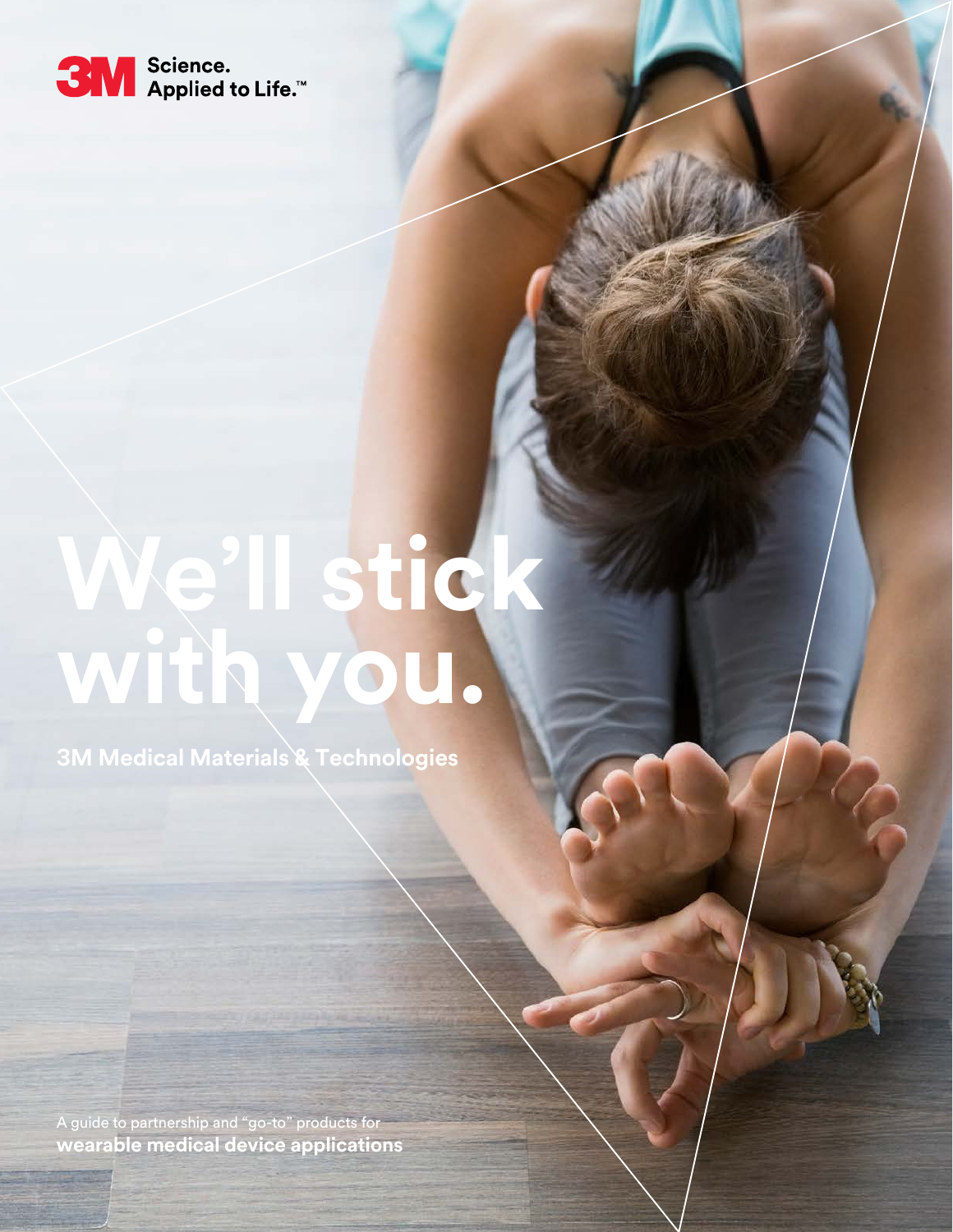# **Don't let skin be the end**

You have a great design. Now you have to attach it to human skin. While that may seem like a straightforward process, it's often not.

Factors such as ergonomic requirements, target patient population characteristics and skin allergens are just a few of the considerations designers need to take into account when selecting the right adhesive material. It's an important decision, as a wrong choice could result in re-engineering delays.

# **WE CAN HELP**

With over 55 years in the medical adhesive business, no one knows skin better than 3M. We understand the unique challenges of this delicate surface and of the larger design process. As your partner from the beginning, we can help you choose the right materials for your needs and navigate your way to market, with confidence.

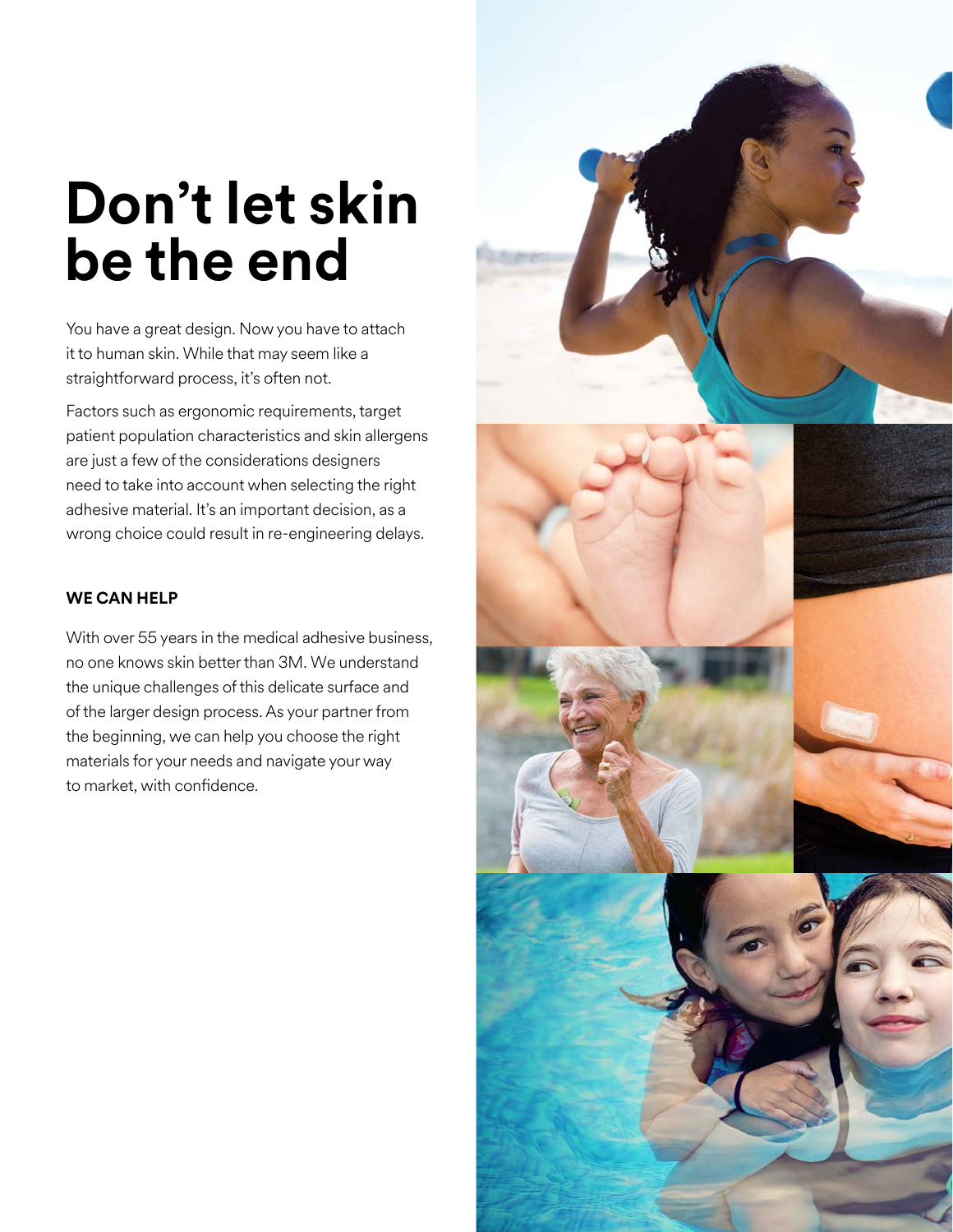

## **Challenges of skin as a substrate**

- Skin is a living organ. It is constantly changing, which makes it a difficult surface to attach to.
- Skin needs to breathe and retain the ability to absorb & expel moisture.
- Skin is difficult to mimic for testing & evaluation of product performance.

### **Details that affect adhesion**

- How long will a device be attached?
- Where on the body will the device be attached?
- What are the device characteristics?
- Who is the targeted end user?

### **Application considerations for basic skin challenges**

• Wear time

# • Repositionable

- 
- Breathable • Device shape
- Gentle
- Coverage area



#### 3M Medical Materials and Technologies tests adhesive according to ISO:10993-5 & -10 for surface contact with intact skin and manufactures under medical device level cGMP conditions.

# **Our "go-to" products for wearable medical device applications\***

| <b>PRODUCT</b> | <b>BACKING</b>             | <b>BREATHABLE</b> | <b>REPOSITIONABLE</b> | <b>CONFORMABLE</b> | <b>WATER RESISTANT</b> | <b>WEAR TIME (DAYS)</b> |
|----------------|----------------------------|-------------------|-----------------------|--------------------|------------------------|-------------------------|
| 4075           | N/A                        | $\bullet$ **      |                       | $\bullet$          |                        | $\leq 14$               |
| 4076           | Nonwoven                   | $\bullet$         |                       |                    |                        | $\leq 14$               |
| 4077           | Nonwoven                   | $\bullet$         |                       |                    |                        | $≤14$                   |
| 1530           | Nonwoven                   | $\bullet$         |                       |                    |                        | $\leq 14$               |
| 1533L          | Nonwoven                   | $\bullet$         |                       |                    |                        | $≤14$                   |
| 9834           | Polyurethane               | $\bullet$         |                       | $\bullet$          | $\bullet$              | $\leq 14$               |
| 9836           | Polyurethane               | $\bullet$         |                       |                    |                        | $≤14$                   |
| 1776           | Nonwoven                   | $\bullet$         |                       | $\bullet$          |                        | $\leq 14$               |
| 9917           | Nonwoven                   | $\bullet$         |                       |                    |                        | $\leq 14$               |
| 9907T          | Nonwoven                   | $\bullet$         |                       |                    |                        | $\leq 14$               |
| 9907HTW        | Nonwoven                   | $\bullet$         |                       | $\bullet$          |                        | $\leq 14$               |
| 1577           | Polyester                  |                   |                       |                    |                        | $\leq 7$                |
| 1529           | Nonwoven                   | $\bullet$         |                       |                    |                        | $\leq 7$                |
| 1530L          | Nonwoven                   |                   |                       |                    |                        | $\leq 7$                |
| 1774W          | Foam                       |                   |                       | $\bullet$          |                        | $\leq$ 3                |
| 9865           | Polyethylene               |                   |                       |                    |                        | $\leq 3$                |
| 1587           | Polyester                  |                   |                       |                    |                        | $\leq 3$                |
| 2477P          | Thermoplastic<br>Elastomer |                   |                       |                    |                        | $\leq$ 3                |
| 2475P          | Thermoplastic<br>Elastomer |                   |                       |                    |                        | $\leq$ 3                |

Light = Single coated tape **Bold = Double coated tape**

\* *Length of wear time can vary on application, thickness, area on body, and age of user. \*\* Breathability may be impacted by substrate used.*

• Comfort • Water Resistant